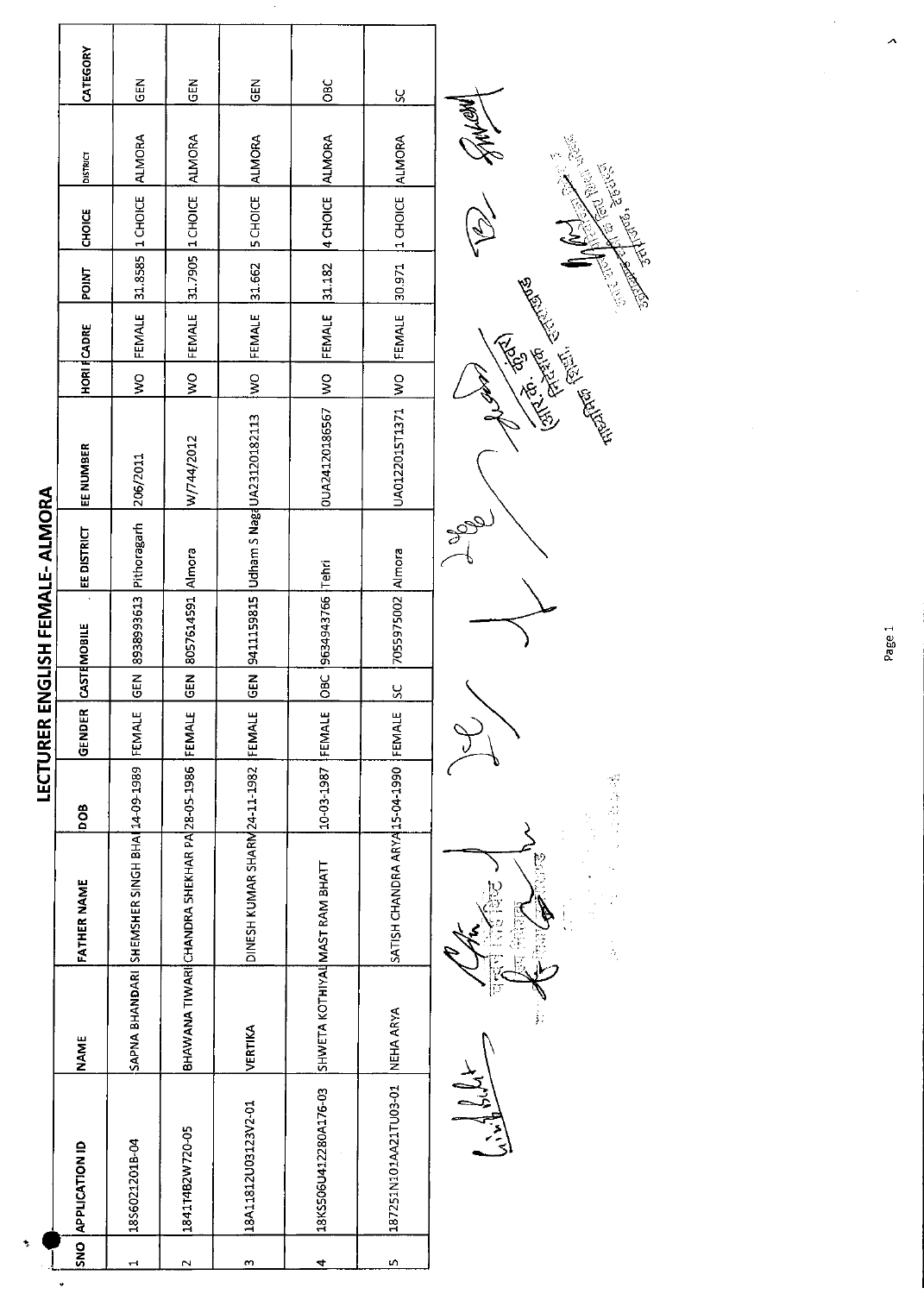|                                    | CATEGORY              |                        |                                                                                                                                                                                                                                                                                                                                                                                                                                                                                                      |
|------------------------------------|-----------------------|------------------------|------------------------------------------------------------------------------------------------------------------------------------------------------------------------------------------------------------------------------------------------------------------------------------------------------------------------------------------------------------------------------------------------------------------------------------------------------------------------------------------------------|
|                                    | <b>PISTRICT</b>       | BAGESHWAR GEN          | MEDNY<br>Sent de la Prince de la Company de la Company de la Company de la Company de la Company de la Company de la Co<br>Company de la Company de la Company de la Company de la Company de la Company de la Company de la Company de l<br>                                                                                                                                                                                                                                                        |
|                                    | <b>CHOICE</b>         | 31.6545 7 CHOICE       | th At                                                                                                                                                                                                                                                                                                                                                                                                                                                                                                |
|                                    | <b>POINT</b>          |                        |                                                                                                                                                                                                                                                                                                                                                                                                                                                                                                      |
|                                    | <b>HORI FCADRE</b>    | FEMALE                 | $\frac{1}{\text{supp}(\text{Re}(\mathcal{X}_1))} \cdot \frac{1}{\text{Re}(\mathcal{X}_1)} \cdot \frac{1}{\text{Re}(\mathcal{X}_1)} \cdot \frac{1}{\text{Re}(\mathcal{X}_1)} \cdot \frac{1}{\text{Re}(\mathcal{X}_1)} \cdot \frac{1}{\text{Re}(\mathcal{X}_1)} \cdot \frac{1}{\text{Re}(\mathcal{X}_1)} \cdot \frac{1}{\text{Re}(\mathcal{X}_1)} \cdot \frac{1}{\text{Re}(\mathcal{X}_1)} \cdot \frac{1}{\text{Re}(\mathcal{X}_1)} \cdot \frac{1}{\text{Re}(\mathcal$<br>(आर.के. कुंतर)<br>सिराक<br>M |
|                                    |                       | $\frac{8}{2}$          | $\mathcal{F}$                                                                                                                                                                                                                                                                                                                                                                                                                                                                                        |
|                                    | EE NUMBER             | UA0312017556           |                                                                                                                                                                                                                                                                                                                                                                                                                                                                                                      |
| LECTURER ENGLISH FEMALE- BAGESHWAR | EE DISTRICT           |                        |                                                                                                                                                                                                                                                                                                                                                                                                                                                                                                      |
|                                    | CASTEMOBILE           | GEN 7456993732 Chamoli | $\frac{1}{2\sqrt{2}}\sum_{\substack{1\leq i,j\leq n\\ (i,j)\neq (i,j)\neq (i,j)\neq (i,j)\neq (i,j)\neq (i,j)\neq (i,j)\neq (i,j)\neq (i,j)\neq (i,j)\neq (i,j)\neq (i,j)\neq (i,j)\neq (i,j)\neq (i,j)\neq (i,j)\neq (i,j)\neq (i,j)\neq (i,j)\neq (i,j)\neq (i,j)\neq (i,j)\neq (i,j)\neq (i,j)\neq (i,j)\neq (i,j)\neq (i,j)\neq (i,j)\neq (i,j)\neq (i,j)\neq (i,j)\neq (i,j)\ne$                                                                                                                |
|                                    |                       |                        |                                                                                                                                                                                                                                                                                                                                                                                                                                                                                                      |
|                                    | GENDER                | FEMALE                 |                                                                                                                                                                                                                                                                                                                                                                                                                                                                                                      |
|                                    | DOB                   | 26-06-1991             |                                                                                                                                                                                                                                                                                                                                                                                                                                                                                                      |
|                                    | FATHER NAME           | PUSHKAR SINGH          | <b>原本的工作、全部、技术的学习</b><br>ालोदी<br><b>PARK 2007</b><br>कुछ<br>द<br><b>Sidewick</b><br>ie<br>Cryster<br>C                                                                                                                                                                                                                                                                                                                                                                                              |
|                                    | <b>NAME</b>           | <b>VINEETA</b>         | - 2<br>三〇<br> 平<br>i<br>Vi                                                                                                                                                                                                                                                                                                                                                                                                                                                                           |
|                                    | <b>APPLICATION ID</b> | 187A0U5352161VO-01     | Jun 8 Sept                                                                                                                                                                                                                                                                                                                                                                                                                                                                                           |
|                                    | SND <sup>1</sup>      | H                      |                                                                                                                                                                                                                                                                                                                                                                                                                                                                                                      |
|                                    |                       |                        |                                                                                                                                                                                                                                                                                                                                                                                                                                                                                                      |

تمست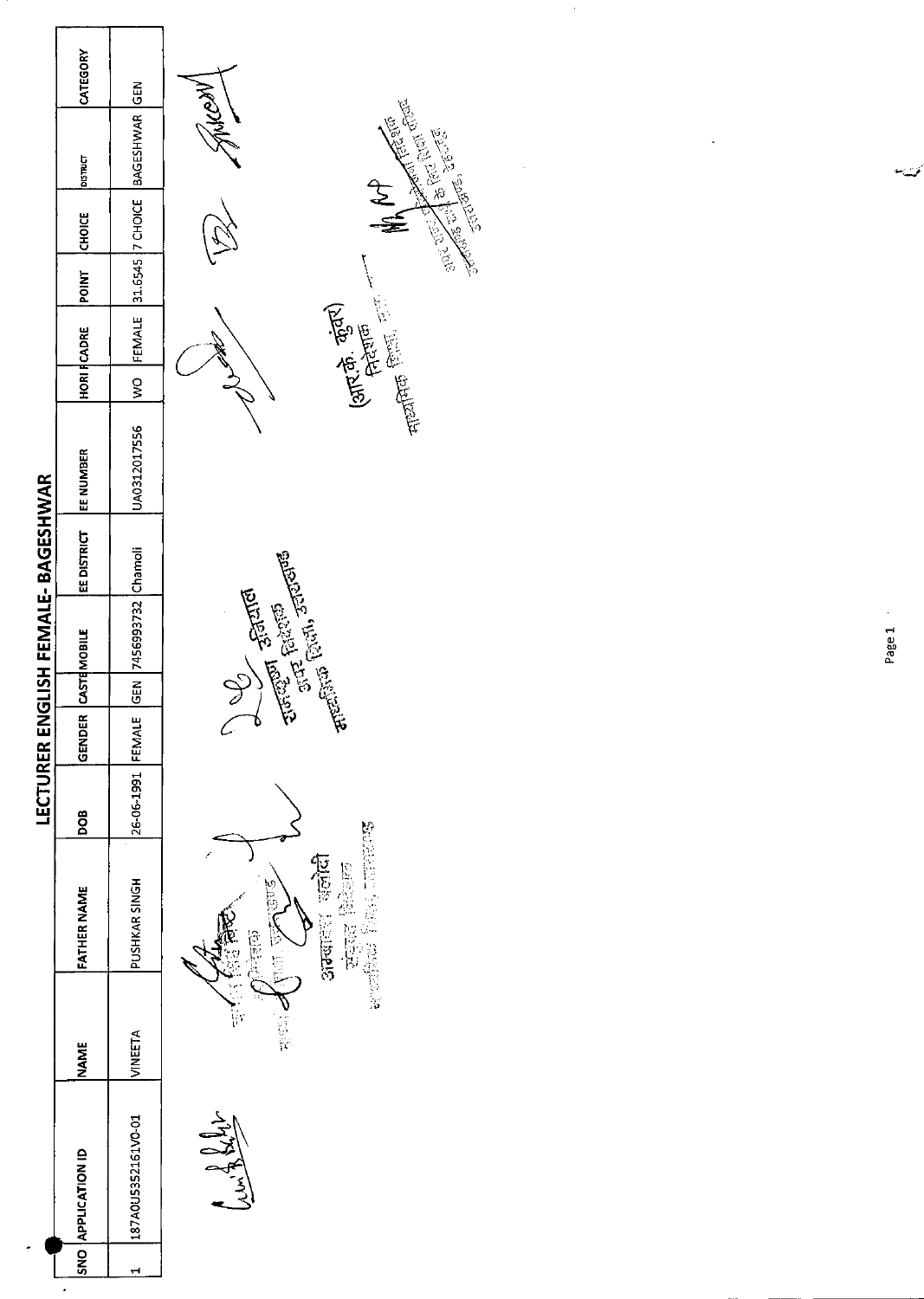|                                     |             |                                                         |            | LECTU  |            | RER ENGLISH FEMALE-     |                         |                                                   |        |                    |              |                                 |             |  |
|-------------------------------------|-------------|---------------------------------------------------------|------------|--------|------------|-------------------------|-------------------------|---------------------------------------------------|--------|--------------------|--------------|---------------------------------|-------------|--|
| SNO APPLICATION ID                  | <b>NAME</b> | <b>FATHER NAME</b>                                      | <b>800</b> | GENDER |            | CASTEMOBILE             | EE DISTRICT   EE NUMBER |                                                   |        | <b>HORI FCADRE</b> | POINT CHOICE | DISTRICT                        | CATEGORY    |  |
| 18-W218K15410-02                    |             | KM PRIYANKA NAV HARISH PRASAD NAVAN 15-07-1991   FEMALE |            |        | <b>SEN</b> | 7618603087 Chamoli      |                         | W-1518/2014                                       | ।<br>२ |                    |              | FEMALE 32.7775 2 CHOICE CHAMOLI | <b>IGEN</b> |  |
| 1802A201051631B3BU-02  BABITA BISHT |             | PUSHKAR SINGH BISHT 23-03-1991 FEMALE                   |            |        |            | GEN [9997591820 Chamoli |                         | UA031201510263 WO FEMALE 32.517 11 CHOICE CHAMOLI |        |                    |              |                                 | <b>IGEN</b> |  |
|                                     |             |                                                         |            |        |            |                         |                         |                                                   |        |                    |              |                                 |             |  |



Page 1

 $\ddot{\phi}$ 

₹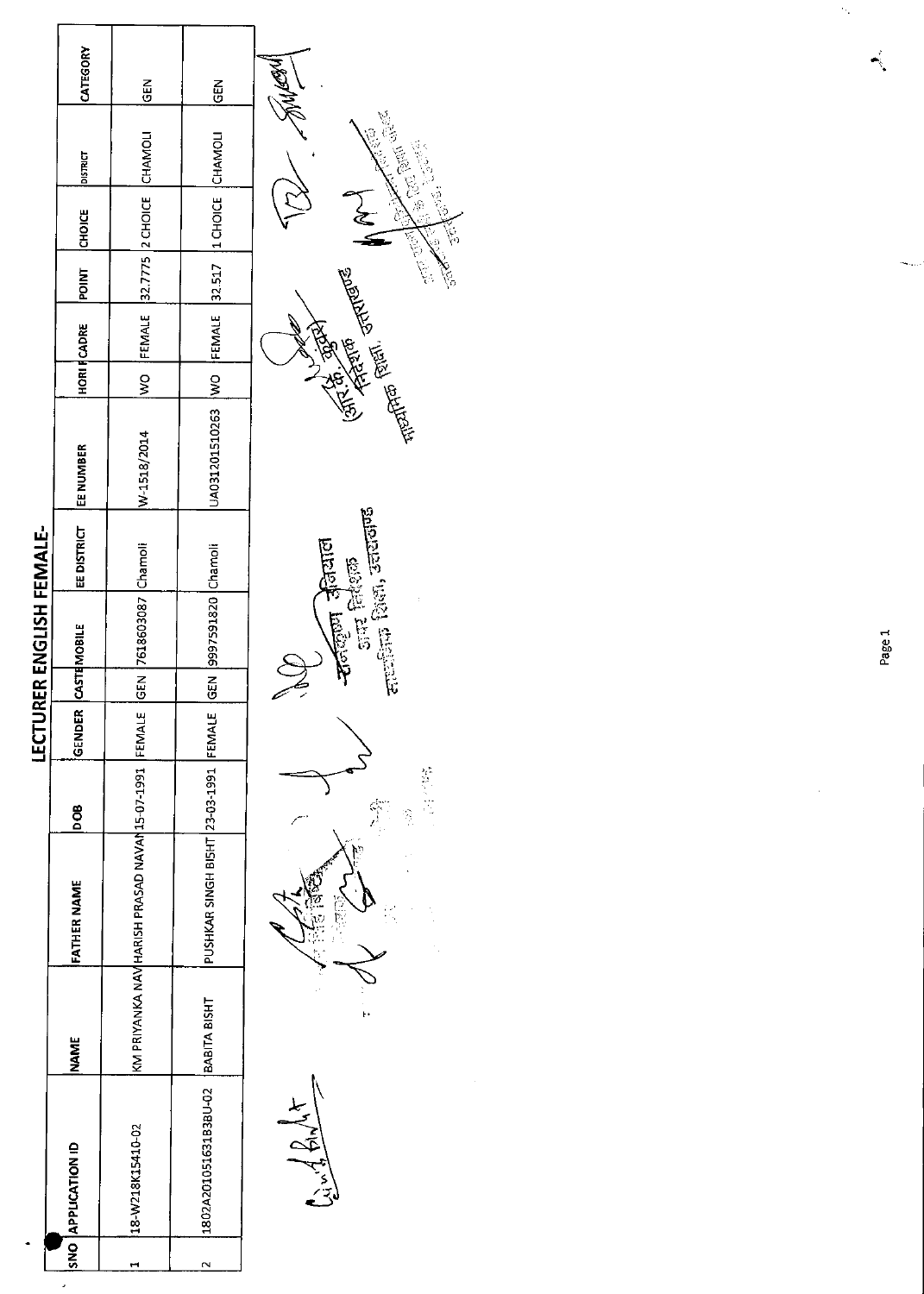|        |                      |              |                                                     | <b>LECTURER EN</b> |        |            | GLISH FEMALE-CHAMPAWAT     |             |                                          |               |                    |              |                      |                                       |          |
|--------|----------------------|--------------|-----------------------------------------------------|--------------------|--------|------------|----------------------------|-------------|------------------------------------------|---------------|--------------------|--------------|----------------------|---------------------------------------|----------|
|        | SNO APPLICATION ID   | <b>NAME</b>  | <b>FATHER NAME</b>                                  | <b>BOO</b>         | GENDER |            | CASTEMOBILE                | EE DISTRICT | EE NUMBER                                |               | <b>HORI FCADRE</b> | <b>LNIOd</b> | <b>CHOICE</b>        | <b>DISTRICT</b>                       | CATEGORY |
| ᆏ      | 18PW50H1281-01       | HIMANI PANT  | NANDA BALLABH PANT 20-06-1987 FEMALE                |                    |        | <b>GEN</b> | 9997285865 Champawat       |             | W/81/2015                                | $\frac{8}{5}$ | FEMALE             |              | $31.7575$ $1$ CHOICE | CHAMPAWAT GEN                         |          |
| $\sim$ | 1BRU2623A20611B35-04 | BABITA RAWAL | GANGA SINGH RAWAL 129-07-1988 FEMALE                |                    |        |            | GEN 9411960854 Nainital    |             | UA12220165363                            | $\frac{1}{2}$ | FEMALE             |              |                      | 31.6415   5 CHOICE   CHAMPAWAT GEN    |          |
| m      | 18915H7UU1A404220-01 | HEMA UPRETI  | PREM BALLABH                                        | 10-01-1989 FEMALE  |        |            |                            |             | GEN 9458617680 Champawat   UA04220115479 | $\frac{1}{2}$ | FEMALE 31.555      |              |                      | 6 CHOICE CHAMPAWAT                    |          |
| 4      | 185WP1770K42-02      |              | KAVITA PARIHAR BALA SINGH PARIHAR 06-03-1992 FEMALE |                    |        |            | OBC 7534818769 Pithoragarh |             | W/757/2014                               | $\geq$        |                    |              |                      | FEMALE 31.1025 6 CHOICE CHAMPAWAT OBC |          |
| m      | 1840W00K2145-06      | KM SADHANA   | <b>JANKI PRASAD</b>                                 | 17-07-1987 FEMALE  |        | <u>ss</u>  | 9411192903 Uttarkashi      |             | W4020/014                                | $\frac{1}{2}$ | FEMALE             | 30.551       |                      | 10 CHOICE CHAMPAWAT SC                |          |
|        | Watchest             |              |                                                     |                    | ٩      |            | م<br>مراجع                 |             |                                          |               | 1602)              |              |                      | <b>Wearth Co</b>                      |          |



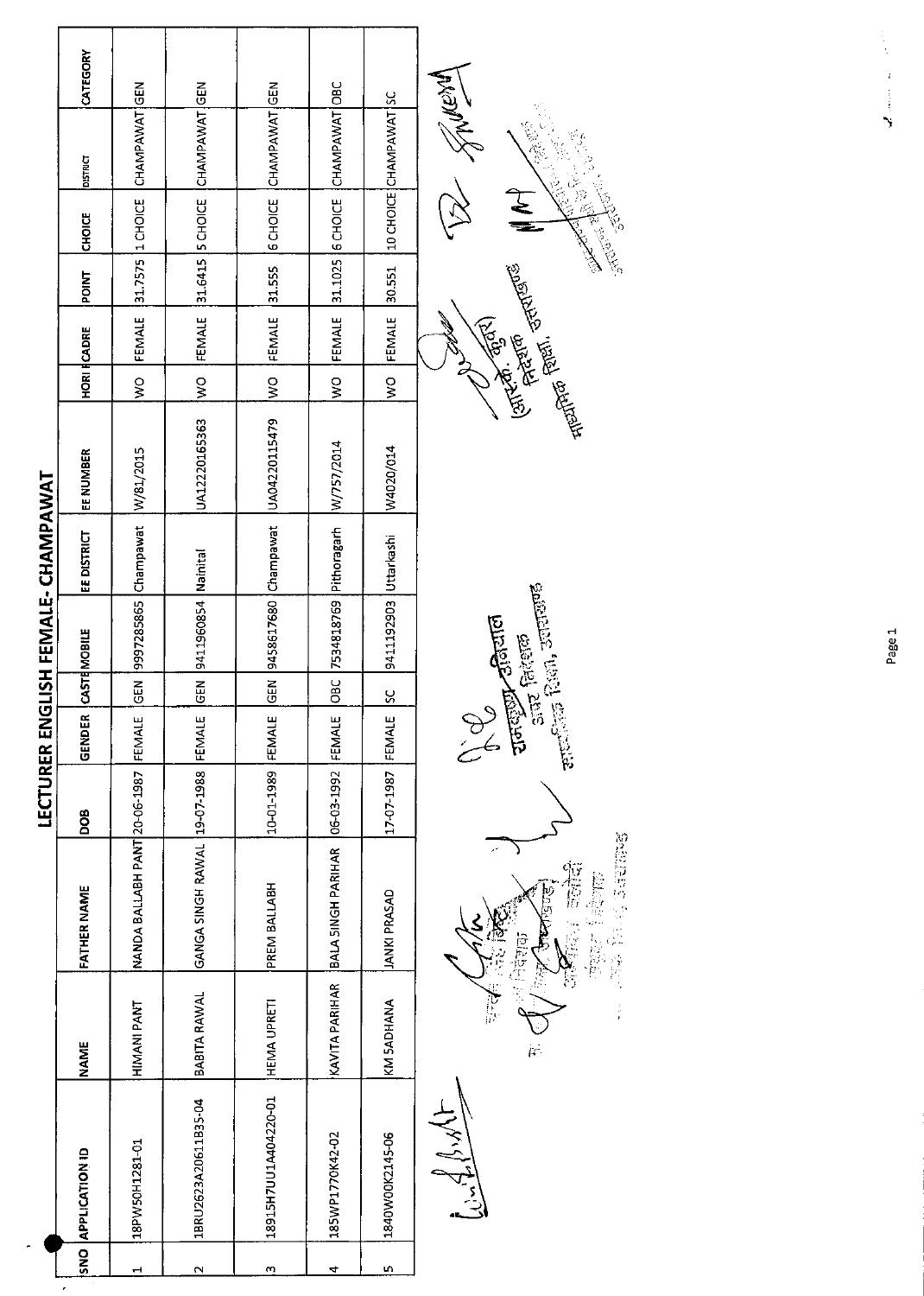|                                          | CATEGORY              | <b>GEN</b>                    |                                                                                                                                                                                                                                                                                                                                                     |
|------------------------------------------|-----------------------|-------------------------------|-----------------------------------------------------------------------------------------------------------------------------------------------------------------------------------------------------------------------------------------------------------------------------------------------------------------------------------------------------|
|                                          | pistract              | <b>DEHRADUN</b>               |                                                                                                                                                                                                                                                                                                                                                     |
|                                          | <b>CHOICE</b>         | 1 CHOICE                      |                                                                                                                                                                                                                                                                                                                                                     |
|                                          | <b>POINT</b>          | 33.5645                       | $\begin{picture}(120,15) \put(0,0){\line(1,0){15}} \put(15,0){\line(1,0){15}} \put(15,0){\line(1,0){15}} \put(15,0){\line(1,0){15}} \put(15,0){\line(1,0){15}} \put(15,0){\line(1,0){15}} \put(15,0){\line(1,0){15}} \put(15,0){\line(1,0){15}} \put(15,0){\line(1,0){15}} \put(15,0){\line(1,0){15}} \put(15,0){\line(1,0){15}} \put(15,0){\line($ |
|                                          | <b>HDRI FCADRE</b>    | FEMALE                        | $(3\pi^2\hat{\Phi}, \frac{\vec{\sigma}_5}{2})$<br>Frato Frato Haves<br>All School Report<br>N<br>E                                                                                                                                                                                                                                                  |
|                                          |                       | $\frac{8}{2}$                 |                                                                                                                                                                                                                                                                                                                                                     |
|                                          | <b>EE NUMBER</b>      | UA05120167623                 |                                                                                                                                                                                                                                                                                                                                                     |
| <b>LECTURER ENGLISH FEMALE- DEHRADUN</b> | EEDISTRICT            |                               | anten francisco de Caracce                                                                                                                                                                                                                                                                                                                          |
|                                          | CASTEMDBILE           | GEN 8755939595 Dehradun       | <b>Company of Straits</b>                                                                                                                                                                                                                                                                                                                           |
|                                          |                       |                               |                                                                                                                                                                                                                                                                                                                                                     |
|                                          | GENDER                | FEMALE                        |                                                                                                                                                                                                                                                                                                                                                     |
|                                          | DOB                   |                               | $\sum_{i=1}^{n}$<br>ğ.                                                                                                                                                                                                                                                                                                                              |
|                                          | <b>FATHER NAME</b>    | DINESH KUMAR DUTTA 03-10-1989 | <b>DORTAIN</b><br>Ñ,<br>ŀ.                                                                                                                                                                                                                                                                                                                          |
|                                          | <b>NAME</b>           | VANISHA DUTTA                 | 協力化 150<br>中区的平衡部<br>n.<br>V<br>壽                                                                                                                                                                                                                                                                                                                   |
|                                          | <b>APPLICATION ID</b> | 1835D600A21726V1U-02          | $183 - 11$                                                                                                                                                                                                                                                                                                                                          |
| $\sim$                                   | SNO                   | $\blacktriangleleft$          |                                                                                                                                                                                                                                                                                                                                                     |
|                                          |                       |                               |                                                                                                                                                                                                                                                                                                                                                     |

Ţ

Page 1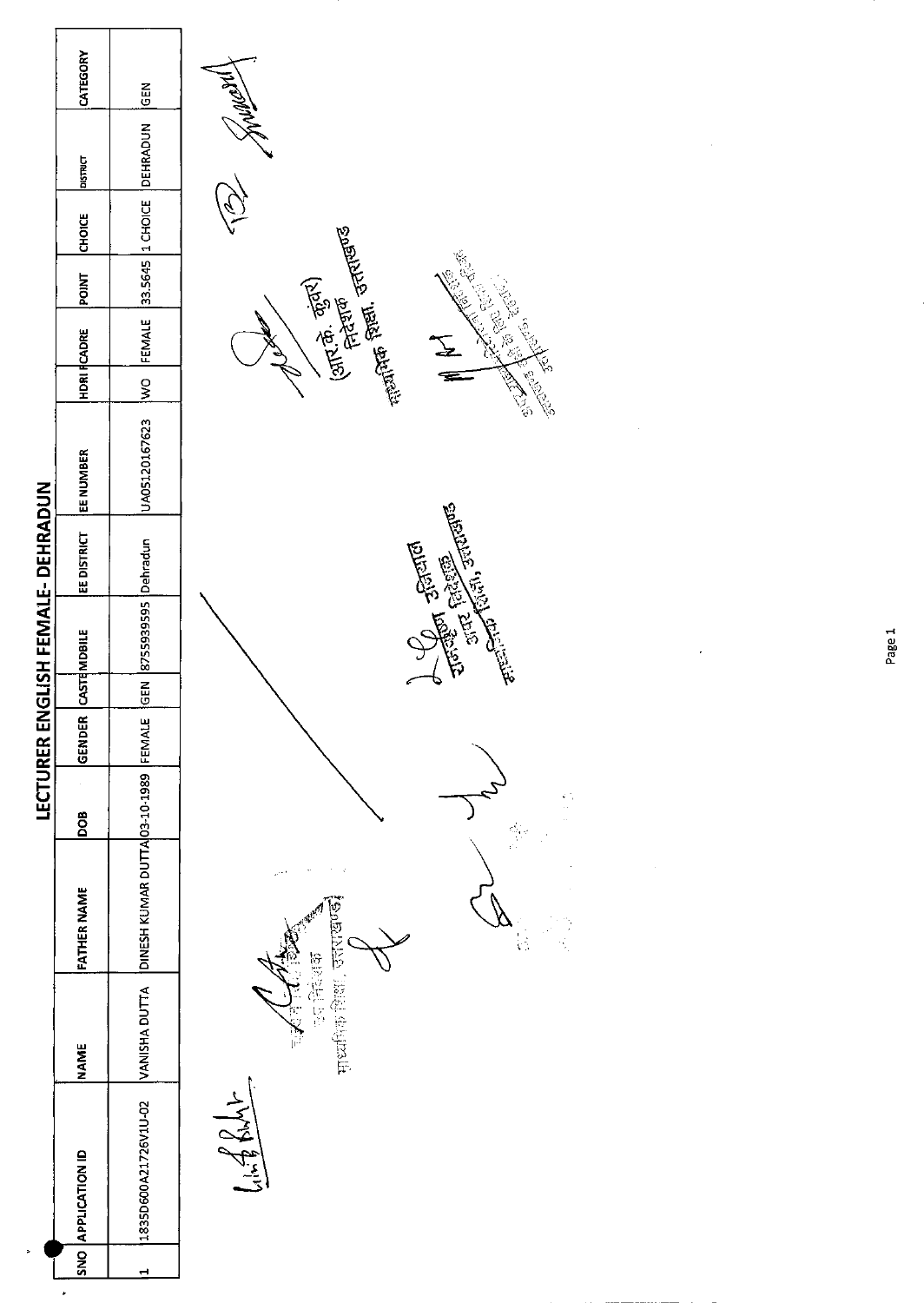|                                          | CATEGORY              | $rac{1}{\sqrt{2}}$                  | <b>GEN</b>           | GEN                                  | OBC                         | $\frac{5}{5}$                 | <b>NER</b><br>$\sum_{j=1}^{n-1}$                    |
|------------------------------------------|-----------------------|-------------------------------------|----------------------|--------------------------------------|-----------------------------|-------------------------------|-----------------------------------------------------|
|                                          | <b>DISTRICT</b>       | HARIDWAR                            | HARIDWAR             | <b>HARIDWAR</b>                      | <b>HARIDWAR</b>             | HARIDWAR                      | <b>READER</b>                                       |
|                                          | <b>CHOICE</b>         | 33.0585 1 CHOICE                    | 2 CHOICE             | 32.3765 2 CHOICE                     | 32.0675 2 CHOICE            | 2 CHOICE                      | <b>CONGRESS</b><br>ra<br>Va                         |
|                                          | <b>POINT</b>          |                                     | 32.717               |                                      |                             | 31.857                        |                                                     |
|                                          | <b>HORI FCADRE</b>    | FEMALE                              | FEMALE               | FEMALE                               | FEMALE                      | FEMALE                        | 書篇,於<br><b>Carl Carl Carl Carl Company</b><br>Preta |
|                                          |                       | $\frac{1}{2}$                       | $\sum_{i=1}^{n}$     | $\frac{1}{2}$                        | $\frac{1}{2}$               | $\frac{1}{2}$                 | لح                                                  |
|                                          | EE NUMBER             | 8272/2012                           | UA15220120623        | UA15220187454                        | 15435/14                    | 3998/13                       |                                                     |
| <b>LECTURER ENGLISH FEMALE- HARIDWAR</b> | <b>EE DISTRICT</b>    |                                     |                      |                                      |                             |                               | $\epsilon$ and $\epsilon$ (but), seeming<br>网络球     |
|                                          | CASTEMOBILE           | 7983843684 Dehradun                 | GEN 9639615037 Pauri | GEN 7417650617 Pauri                 | OBC 8126329507 Dehradun     | 9719209281 Dehradun           | $\frac{1}{2}$ and $\frac{1}{2}$                     |
|                                          |                       | GEN                                 |                      |                                      |                             | $\frac{8}{5}$                 |                                                     |
|                                          | <b>GENDER</b>         |                                     |                      |                                      | FEMALE                      | FEMALE                        |                                                     |
|                                          | BOQ                   |                                     | 14-06-1991 FEMALE    |                                      | 16-06-1984                  |                               | Š,                                                  |
|                                          | <b>FATHER NAME</b>    | RAMESHWAR PRASAD (06-11-1989 FEMALE | MAHENDRA SINGH       | DINESH CHANDRA DHY 23-12-1990 FEMALE |                             | DEEPAK KUMAR LOHRE 14-07-1988 | hý<br>CC<br>14. 医主要                                 |
|                                          | <b>NAME</b>           | PREETI DEVRANI                      | <b>APNA</b>          | <b>SAVITA DHYANI</b>                 | SHAGUFTA PRAVESSAJJAD AHMAD | <b>SONIYA</b>                 |                                                     |
|                                          | <b>APPLICATION ID</b> | 1822220D817P-06                     | 18U12S02122A3560-06  | 18552124U7D85014A-06                 | 18451PS3145-02              | 183991853-02                  | <b>Wind Ash</b>                                     |
|                                          | ONS                   | $\mathbf{H}$                        | $\mathbf{\tilde{c}}$ | m                                    | 4                           | m,                            |                                                     |

 $\left($ 

Page 1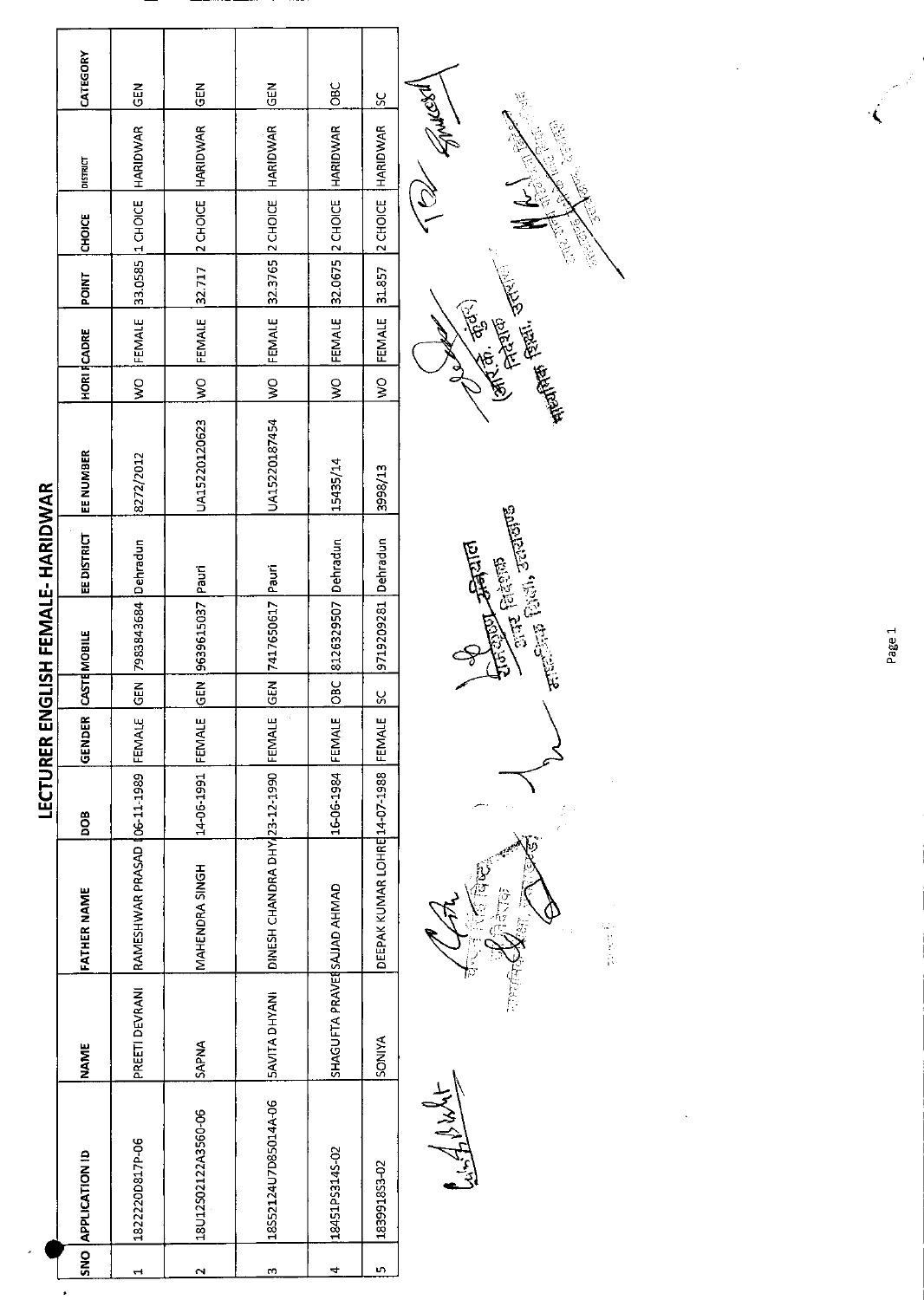|                                   | CATEGORY              | GEN                      | GEN                     | <b>PARTAN</b>                                                                                                               |        |
|-----------------------------------|-----------------------|--------------------------|-------------------------|-----------------------------------------------------------------------------------------------------------------------------|--------|
|                                   | bistract              | <b>NAINITAL</b>          |                         |                                                                                                                             |        |
|                                   | <b>CHOICE</b>         | 4 CHOICE                 | 1 CHOICE NAINITAL       |                                                                                                                             |        |
|                                   | <b>POINT</b>          | 32.369                   | 32.277                  | $\zeta^{(0)}$                                                                                                               |        |
|                                   | <b>HORI CADRE</b>     | FEMALE                   | FEMALE                  | <b>The Point of Section</b><br><b>Resident</b><br>(طالبة بي هِيَّتها)<br>(طالبة بي هِيَتها)<br>ふっこう<br><b>Collage River</b> |        |
|                                   |                       | $\frac{8}{3}$            | $\frac{1}{2}$           |                                                                                                                             |        |
|                                   | <b>EE NUMBER</b>      | UA1522012638             | UA12120181504           |                                                                                                                             |        |
| LECTURER ENGLISH FEMALE- NAINITAL | EE DISTRICT           |                          |                         | $\frac{1}{2}$ and $\frac{1}{2}$ and $\frac{1}{2}$ and $\frac{1}{2}$<br><b>Diditio</b><br>$\sin 2 \sin \pi$                  |        |
|                                   | CASTEMOBILE           | 9012768105 Pauri         | 9568511118 Nainital     |                                                                                                                             | Page 1 |
|                                   |                       | $rac{6}{5}$              | <b>GEN</b>              |                                                                                                                             |        |
|                                   | GENDER                | FEMALE                   | FEMALE                  |                                                                                                                             |        |
|                                   | <b>BOO</b>            | 20-10-1990               | 30-06-1987              | $\mathcal{L}$                                                                                                               |        |
|                                   | <b>FATHER NAME</b>    | VINOD KUMAR              | NAND KISHOR JOSHI       | <b>September (Bang)</b><br>德施布斯<br>7 दिशक<br><b>P</b>                                                                       |        |
|                                   | <b>NAME</b>           | SANGEETA                 | VANDANA                 |                                                                                                                             |        |
|                                   | <b>APPLICATION ID</b> | 188U1165232052A-02       | 1852V102UA811014-02     | $1\sqrt{3}$                                                                                                                 |        |
|                                   | $rac{1}{2}$           | $\overline{\phantom{0}}$ | $\overline{\mathbf{c}}$ |                                                                                                                             |        |

 $\cdot$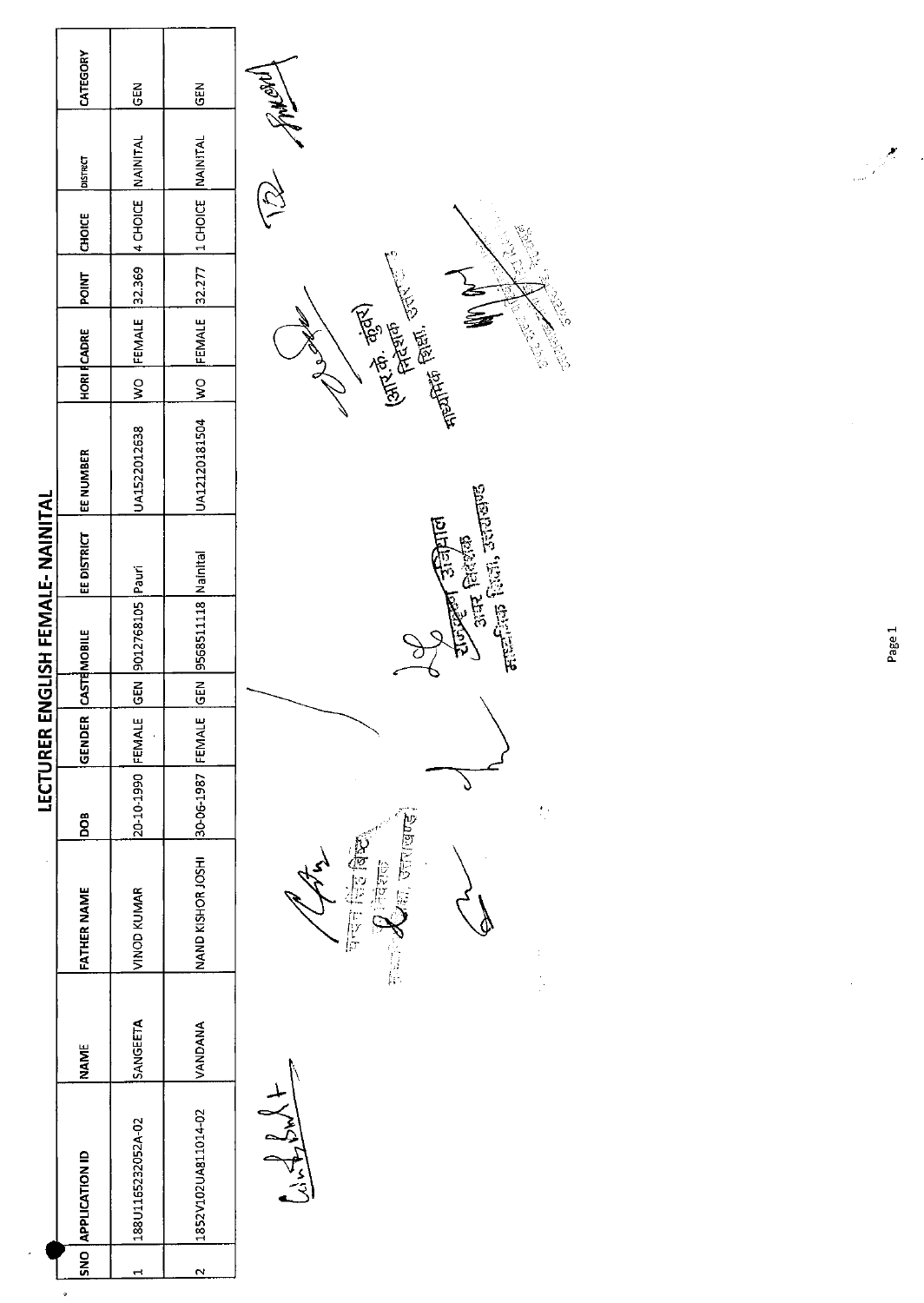|                      | CATEGORY              | GEN                            | GEN                           | X                 | <b>WARTHAM</b>                                                                                                                                                     |
|----------------------|-----------------------|--------------------------------|-------------------------------|-------------------|--------------------------------------------------------------------------------------------------------------------------------------------------------------------|
|                      | <b>DISTRICT</b>       | PAURI                          | PAURI                         | PAURI             |                                                                                                                                                                    |
|                      | CHOICE                | 2 CHOICE                       | 32.9355 1 CHOICE              | 1 CHOICE          |                                                                                                                                                                    |
|                      | <b>POINT</b>          | 33.565                         |                               | 30.555            | <b>12.65 - 13.65</b>                                                                                                                                               |
|                      | <b>HDRI</b> CADRE     | FEMALE                         | FEMALE                        | FEMALE            | (आर. के. कुंतर)<br>(आर. के. कुंतर)<br><b>ASSESSED</b><br>$\frac{1}{\sqrt{2}}\left( \frac{1}{\sqrt{2}}\right) ^{2}\left( \frac{1}{\sqrt{2}}\right) ^{2}$<br>e<br>Go |
|                      |                       | $\frac{1}{2}$                  | $\epsilon$                    |                   |                                                                                                                                                                    |
|                      | EE NUMBER             | 3231/17                        | UA1512014150                  | UA153201895       |                                                                                                                                                                    |
| ENGLISH FEMALE-PAURI | EE DISTRICT           | Dehradun                       | Pauri                         | Pauri             | <b>Antigual Science</b><br>Conta Grissina<br>Rusia Grissina Torrante                                                                                               |
|                      | CASTEMOBILE           | 8954541754                     | GEN 9759865363                | 7310628219        |                                                                                                                                                                    |
|                      |                       | $rac{5}{65}$                   |                               | $\infty$          |                                                                                                                                                                    |
| LECTURER             | GENDER                | FEMALE                         | FEMALE                        | FEMALE            |                                                                                                                                                                    |
|                      | Bod                   |                                |                               | 20-12-1979        | 等信                                                                                                                                                                 |
|                      | <b>FATHER NAME</b>    | VIRENDRA DUTT RAYAL 14-07-1989 | BALWANT SINGH NEGI 26-08-1991 | RAJ KUMAR         | ■ 地名美国格兰 医心血管炎<br>整数器 的图像<br>ê<br>心腹痛<br>$\widetilde{\widetilde{Y}}$<br>$\mathbb{C}$                                                                               |
|                      | <b>NAME</b>           | POONAM RAYAL                   | <b>RAJNI</b>                  | BABITA            | μ                                                                                                                                                                  |
|                      | <b>APPLICATION ID</b> | 183R3211P7-04                  | 1855UR4A1210011-02            | 18135A25B198U0-02 | Cinglisht                                                                                                                                                          |
|                      | <b>ONS</b>            | $\blacktriangleleft$           | $\sim$                        | $\sim$            |                                                                                                                                                                    |

 $\bar{\boldsymbol{\epsilon}}$ 

Page 1

.,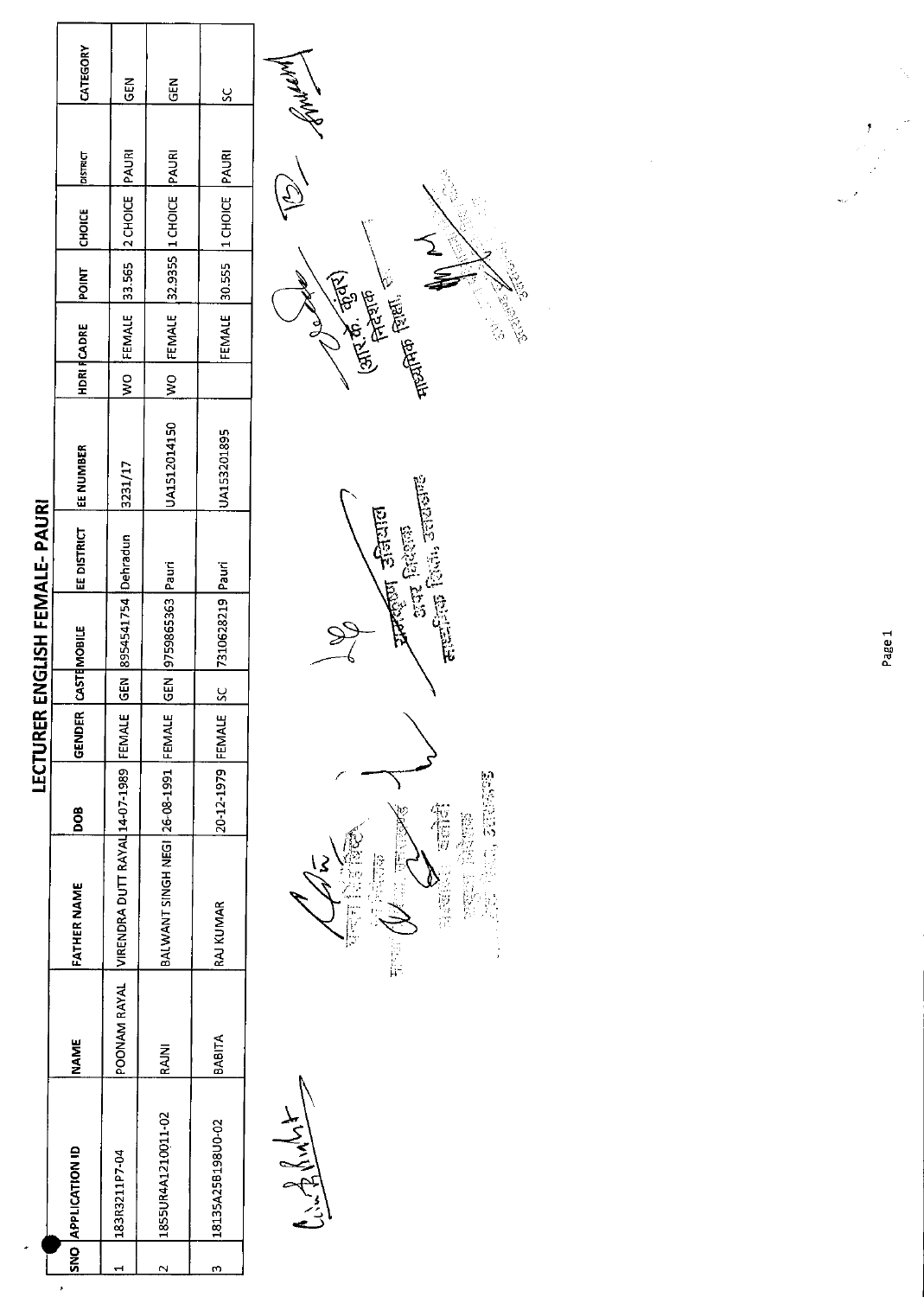|                      |        |                                                        |                   |               |             |                  | LECTURER ENGLISH FEMALE- PITHORAGARH   |                                        |   |             |       |               |                                           |          |
|----------------------|--------|--------------------------------------------------------|-------------------|---------------|-------------|------------------|----------------------------------------|----------------------------------------|---|-------------|-------|---------------|-------------------------------------------|----------|
| NO APPLICATION ID    | NAME   | FATHER NAME                                            | 800               | <b>GENDER</b> |             | CASTEMOBILE      | <b>EE DISTRICT</b>                     | <b>EE NUMBER</b>                       |   | HORI RCADRE | POINT | <b>CHOICE</b> | <b>DISTRICT</b>                           | CATEGORY |
| 181M1670K9M-02       |        | KALPANA MEHRA CHANDRA SINGH MEHR18-07-1990 FEMALE      |                   |               |             |                  | GEN 8476805614 Pithoragarh   M/1967/10 |                                        |   |             |       |               | WO FEMALE 31.8645 I CHOICE PITHORAGARHGEN |          |
| 182BR4214u156017a-02 |        | REKHA BANKOTI   BHAGWAN SINGH BANI 01-07-1990   FEMALE |                   |               | $rac{5}{6}$ |                  |                                        | 7248638649 Pithoragarh   ua14120152674 |   |             |       |               | WO FEMALE 31.647 1CHOICE PITHORAGARHGEN   |          |
| 1841W0535229-04      | SHOBHA | SURAT SINGH                                            | 07-05-1989 FEMALE |               | <u>ა</u>    | 8979205077 Tehri |                                        | W2495/2013                             | ş | FEMALE      |       |               | 30.5025 B CHOICE PITHORAGARHSC            |          |
|                      |        |                                                        |                   |               |             |                  |                                        |                                        |   |             |       |               |                                           |          |



Page 1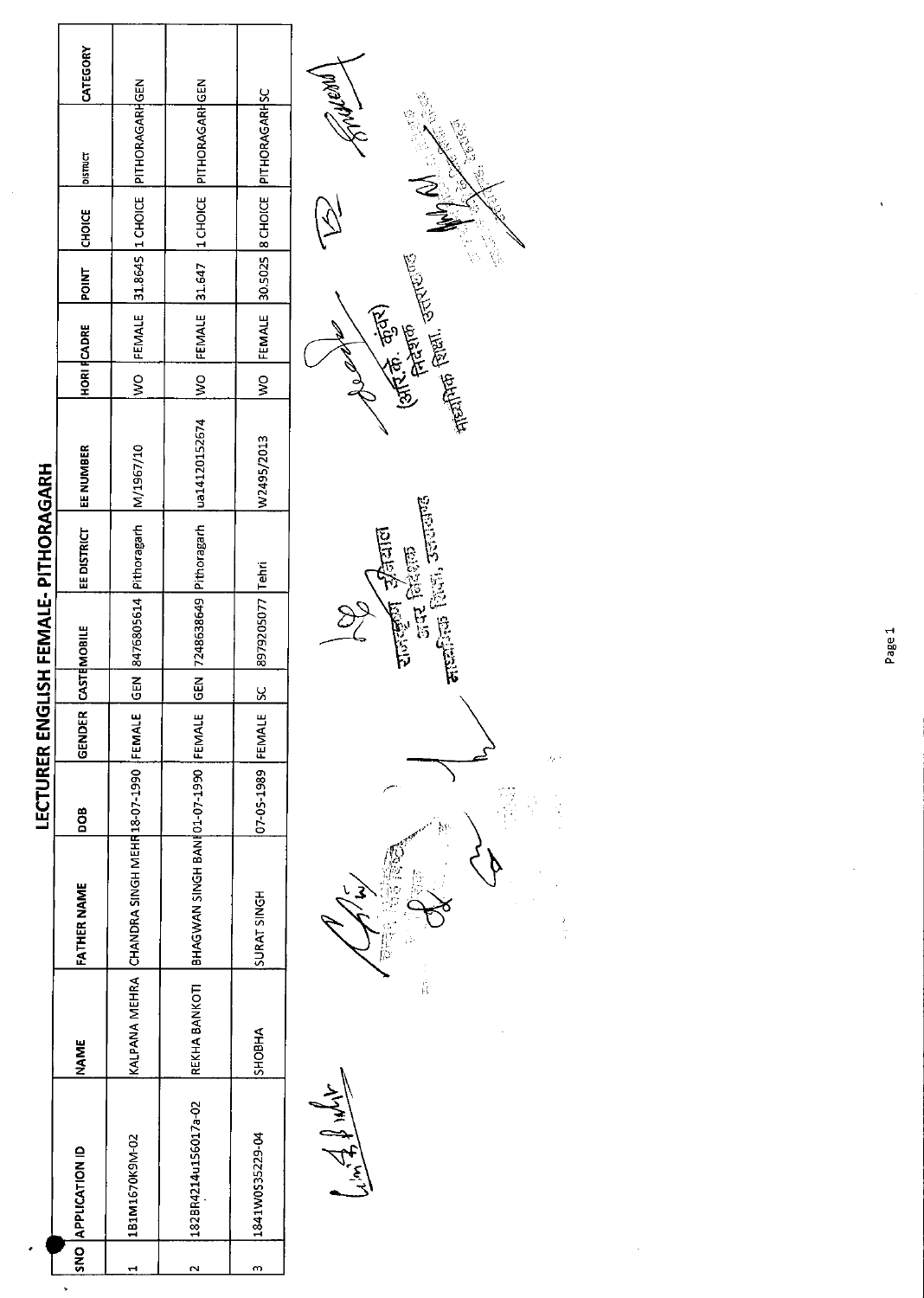|                    |                                                                                                                 | Turahist                                                                                                                                                                                                                                                                                                                                                                                                                                        |
|--------------------|-----------------------------------------------------------------------------------------------------------------|-------------------------------------------------------------------------------------------------------------------------------------------------------------------------------------------------------------------------------------------------------------------------------------------------------------------------------------------------------------------------------------------------------------------------------------------------|
|                    |                                                                                                                 |                                                                                                                                                                                                                                                                                                                                                                                                                                                 |
|                    |                                                                                                                 | JELLY BOOK<br>$\sum_{k=1}^{n}$<br>ANG PAS                                                                                                                                                                                                                                                                                                                                                                                                       |
| <b>POINT</b>       |                                                                                                                 | 1961                                                                                                                                                                                                                                                                                                                                                                                                                                            |
|                    | FEMALE                                                                                                          | $\frac{1}{\text{supp}(\mathbb{R}^n)}\cdot\frac{1}{\text{supp}(\mathbb{R}^n)}\cdot\frac{1}{\text{supp}(\mathbb{R}^n)}\cdot\frac{1}{\text{supp}(\mathbb{R}^n)}\cdot\frac{1}{\text{supp}(\mathbb{R}^n)}\cdot\frac{1}{\text{supp}(\mathbb{R}^n)}\cdot\frac{1}{\text{supp}(\mathbb{R}^n)}\cdot\frac{1}{\text{supp}(\mathbb{R}^n)}\cdot\frac{1}{\text{supp}(\mathbb{R}^n)}\cdot\frac{1}{\text{supp}(\mathbb{R}^n)}\cdot$<br>(आर.के. कुंतर)<br>सिद्धान |
|                    |                                                                                                                 |                                                                                                                                                                                                                                                                                                                                                                                                                                                 |
| EE NUMBER          |                                                                                                                 |                                                                                                                                                                                                                                                                                                                                                                                                                                                 |
| EE DISTRICT        |                                                                                                                 | enternation of the first state of the second state of the second state of the second state of the second state of the second state of the second state of the second state of the second state of the second state of the seco<br>原                                                                                                                                                                                                             |
|                    |                                                                                                                 | $\frac{1}{2}$ and $\frac{1}{2}$                                                                                                                                                                                                                                                                                                                                                                                                                 |
|                    |                                                                                                                 |                                                                                                                                                                                                                                                                                                                                                                                                                                                 |
| GENDER             | FEMALE                                                                                                          | ×,                                                                                                                                                                                                                                                                                                                                                                                                                                              |
|                    |                                                                                                                 | $\mathcal{E}_{\mathcal{A}}^{\mathcal{A}}$<br>من                                                                                                                                                                                                                                                                                                                                                                                                 |
| <b>FATHER NAME</b> |                                                                                                                 | नाखण्डः<br>$\epsilon_{\rm s}$<br>B<br>信度在空<br>中国<br>सुध्यत्तिक शिक्षा,                                                                                                                                                                                                                                                                                                                                                                          |
| <b>NAME</b>        |                                                                                                                 |                                                                                                                                                                                                                                                                                                                                                                                                                                                 |
|                    | 18P0D9U5RAM21-02                                                                                                | Civil Pult                                                                                                                                                                                                                                                                                                                                                                                                                                      |
| SNO<br>$\,$        | $\blacksquare$                                                                                                  |                                                                                                                                                                                                                                                                                                                                                                                                                                                 |
|                    | CATEGORY<br><b>pismer</b><br>CHOICE<br><b>HORI FCADRE</b><br>CASTEMOBILE<br><b>BOQ</b><br><b>APPLICATION ID</b> | RUDRAPRAYA GEN<br>32.8445 1 CHOICE<br>GEN 9675735881 Rudraprayag RUDM950/12<br>ARCHANA PUNDIR SUKHPAL SINGH PUNDI 03-08-1991                                                                                                                                                                                                                                                                                                                    |

Page 1

 $\frac{1}{\sqrt{2}}\left( \frac{1}{2}\right) ^{2}$ 

 $\mathbf{z}^{\prime}$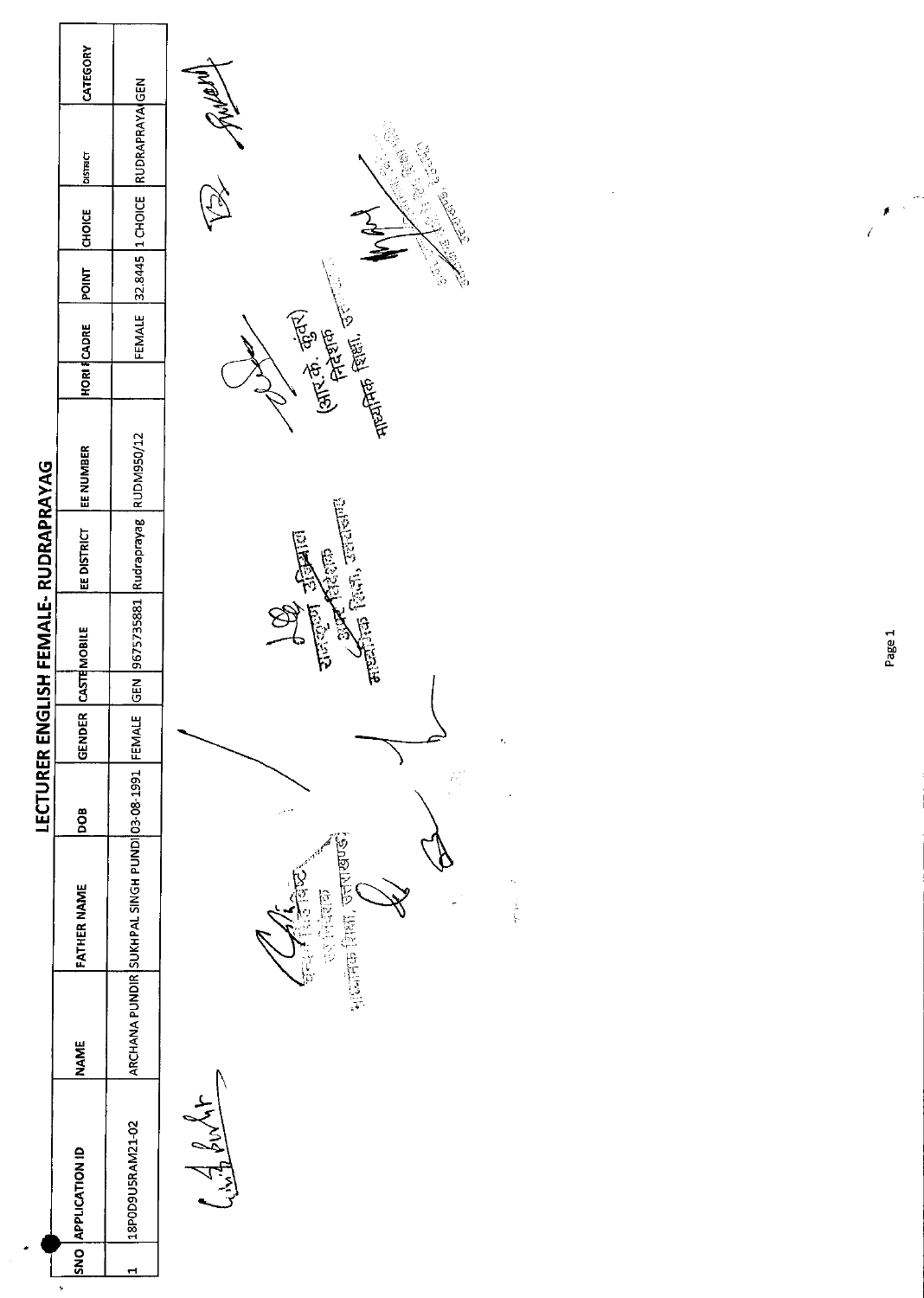|                                   | CATEGORY                                       | $\frac{2}{5}$                | <b>GEN</b>              | <b>SBC</b>                    | X                           |                                                                                                                                                                                                                                                                                                                                                                                                                                                                                                                                |
|-----------------------------------|------------------------------------------------|------------------------------|-------------------------|-------------------------------|-----------------------------|--------------------------------------------------------------------------------------------------------------------------------------------------------------------------------------------------------------------------------------------------------------------------------------------------------------------------------------------------------------------------------------------------------------------------------------------------------------------------------------------------------------------------------|
|                                   | <b>DISTRICT</b>                                | US NAGAR                     | US NAGAR                | US NAGAR                      | US NAGAR                    | ⋛                                                                                                                                                                                                                                                                                                                                                                                                                                                                                                                              |
|                                   | <b>CHOICE</b>                                  | 32.0385 4 CHOICE             | 1 CHOICE                | 30.9085 9 CHOICE              | 6 CHOICE                    |                                                                                                                                                                                                                                                                                                                                                                                                                                                                                                                                |
|                                   | <b>POINT</b>                                   |                              | 31.72                   |                               | 30.77                       |                                                                                                                                                                                                                                                                                                                                                                                                                                                                                                                                |
|                                   | CADRE                                          | FEMALE                       | FEMALE                  | FEMALE                        | FEMALE                      | $\frac{1}{2}$ (आर.के. कुंबर)<br>निदेशक<br>नायीनिक जिल्ला                                                                                                                                                                                                                                                                                                                                                                                                                                                                       |
|                                   | RESE<br>RVATI<br><b>RICH</b><br>$\overline{a}$ | $\frac{8}{2}$                | ş                       |                               | $\frac{1}{2}$               |                                                                                                                                                                                                                                                                                                                                                                                                                                                                                                                                |
|                                   | EE NUMBER                                      | UA09320171<br>$\overline{a}$ | F-4092/10               | MAY/1171/2<br>013             | UA19120184<br>570           |                                                                                                                                                                                                                                                                                                                                                                                                                                                                                                                                |
|                                   | <b>EE DISTRICT</b>                             |                              | <b>Udham S</b><br>Nagar |                               | 8393893662 Rudraprayag      | $\frac{\sqrt{12}}{\sqrt{12}}\sum_{n=1}^{n} \frac{1}{\sqrt{12}}\sum_{n=1}^{n} \frac{1}{\sqrt{12}}\sum_{n=1}^{n} \frac{1}{\sqrt{12}}\sum_{n=1}^{n} \frac{1}{\sqrt{12}}\sum_{n=1}^{n} \frac{1}{\sqrt{12}}\sum_{n=1}^{n} \frac{1}{\sqrt{12}}\sum_{n=1}^{n} \frac{1}{\sqrt{12}}\sum_{n=1}^{n} \frac{1}{\sqrt{12}}\sum_{n=1}^{n} \frac{1}{\sqrt{12}}\sum_{n=1}^{n} \frac{1}{\sqrt$<br>$\frac{1}{\sqrt{2}}\sum_{i=1}^{n} \frac{1}{\sqrt{2}}\left(\frac{1}{\sqrt{2}}\right)^{i} \frac{1}{\sqrt{2}}\left(\frac{1}{\sqrt{2}}\right)^{i}$ |
|                                   | <b>MOBILE</b>                                  | 8979560997 Haridwar          | 9412979331              | 9458237075 Pithoragarh        |                             |                                                                                                                                                                                                                                                                                                                                                                                                                                                                                                                                |
| LECTURER ENGLISH FEMALE- US NAGAR | CAST<br>ш                                      | <b>GEN</b>                   | 6EN                     | OBC                           | $\frac{5}{5}$               |                                                                                                                                                                                                                                                                                                                                                                                                                                                                                                                                |
|                                   | <b>GENDER</b>                                  | FEMALE                       | FEMALE                  | FEMALE                        |                             |                                                                                                                                                                                                                                                                                                                                                                                                                                                                                                                                |
|                                   | <b>Bod</b>                                     | 15-11-1982                   | 27-06-1983              |                               | 01-05-1990 FEMALE           | 要是出版社 三月九年<br>便等 把握的<br>協定の部門 哲学科                                                                                                                                                                                                                                                                                                                                                                                                                                                                                              |
|                                   | <b>FATHER NAME</b>                             | SUKHDEV KUMAR<br>SHARMA      | HONIS HSIQDAL           | BHAWAN SINGH BISHT 15-04-1990 |                             |                                                                                                                                                                                                                                                                                                                                                                                                                                                                                                                                |
|                                   | <b>NAME</b>                                    | POONAM BHATT                 | <b>SHALINI</b>          | TANUJA BISHT                  | LALITA BAIRWAN RAJPAL SINGH |                                                                                                                                                                                                                                                                                                                                                                                                                                                                                                                                |
|                                   | SNO APPLICATION ID                             | 18P11439AU09207B-01          | 18290451F-0-01          | 18T301ABM1127Y1-02            | 187181B5UA190402L-02        | $L + 48M$                                                                                                                                                                                                                                                                                                                                                                                                                                                                                                                      |
|                                   |                                                |                              | $\overline{\mathbf{r}}$ | m                             | 4                           |                                                                                                                                                                                                                                                                                                                                                                                                                                                                                                                                |

 $\ddot{\phantom{0}}$ 

Page 1

فزر

 $\begin{array}{c} \bullet \\ \bullet \\ \bullet \\ \bullet \end{array}$ 

 $\ddot{\cdot}$